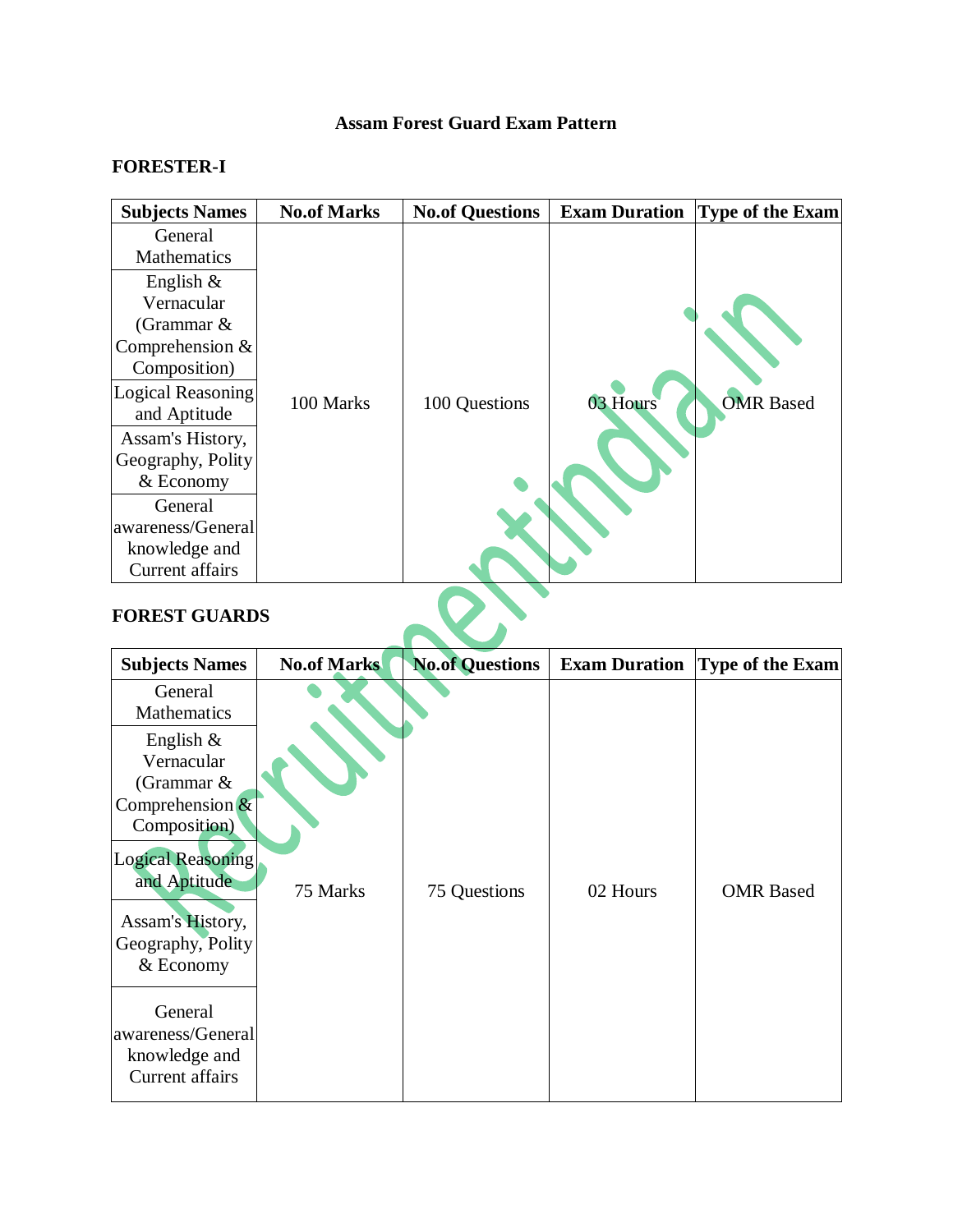## **STENOGRAPHERS GRADE-III**

| SI.                |                                                                              | <b>Description of Test</b>                                                                                  |            | <b>Duration</b>        | <b>Marks</b>         |                 |
|--------------------|------------------------------------------------------------------------------|-------------------------------------------------------------------------------------------------------------|------------|------------------------|----------------------|-----------------|
| 1.                 |                                                                              | Speed Test in shorthand at a speed of<br>80 words per minute (duration 5<br>minutes $& 400$ words dictation |            | 05 Minutes             |                      |                 |
| 2.                 | Time to be given to the candidates for<br>03 Minutes<br>testing the computer |                                                                                                             |            |                        | 50 Marks             |                 |
| 3.                 | Time for transcription for the dictated<br>portion in computer               |                                                                                                             | 20 Minutes |                        |                      |                 |
| <b>First Phase</b> |                                                                              | <b>SURVEYOR, DRIVER, CARPENTER&amp; MAHUT</b>                                                               |            |                        |                      |                 |
|                    | <b>Subjects Names</b>                                                        | <b>No.of Marks</b>                                                                                          |            | <b>No.of Questions</b> | <b>Exam Duration</b> | Type of the Exa |

## **SURVEYOR, DRIVER, CARPENTER& MAHUT**

### **First Phase**

| <b>Subjects Names</b>    | <b>No.of Marks</b> | <b>No.of Questions</b> | <b>Exam Duration</b> | <b>Type of the Exam</b> |
|--------------------------|--------------------|------------------------|----------------------|-------------------------|
| Elementary<br>Arithmetic |                    |                        |                      |                         |
| Vernacular               |                    |                        |                      |                         |
| Language                 | 75 Marks           | <b>75 Questions</b>    | 02 Hours             | <b>OMR</b> Based        |
| <b>Basic General</b>     |                    |                        |                      |                         |
| Awareness/               |                    |                        |                      |                         |
| General                  |                    |                        |                      |                         |
| knowledge                |                    |                        |                      |                         |

## **Second Phase Test for the posts of Surveyor**

| Sl. No | <b>Components</b> | <b>Marks</b> | Duration of Time | <b>Exam Type</b> |
|--------|-------------------|--------------|------------------|------------------|
|        | Mensuration-Pt-I  | 40           | 01 Hour          | Objective type   |
|        | Drawing -Pt-II    | 60 Marks     | 02 Hours         | Descriptive type |

# **Assam Forest Guard Syllabus 2020-Topics Wise**

## **General Mathematics**

- 1. Average
- 2. Time & Work
- 3. Time & Distance
- 4. Discount
- 5. Partnership
- 6. Mensuration And Other Related Topics.
- 7. Fundamental Arithmetical operations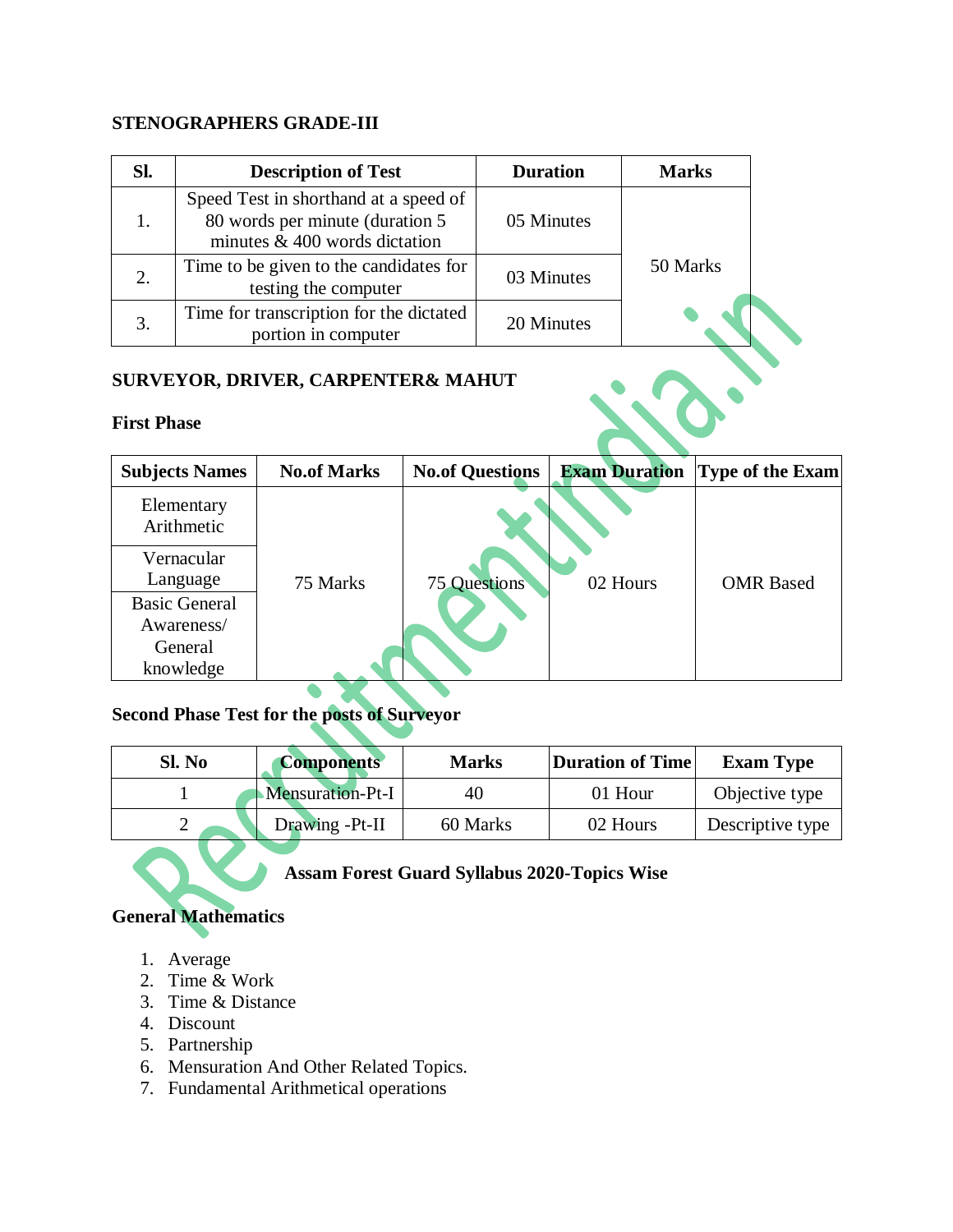- 8. Profit and Loss
- 9. Simple Interest
- 10. Percentages
- 11. Ration and Proportion

## **English**

- Grammar.
- Degrees of Comparision
- Adverb.
- Subject-Verb Agreement.
- Sentence Rearrangement.
- Fill in the Blanks.
- Comprehension.
- Unseen Passages.
- Articles.
- Antonyms.
- Synonyms
- Vocabulary.
- Verb.
- Parts of Speech.
- Error Correction.
- Idioms & Phrases.
- Active Voice & Passive Voice.
- Tenses.

## **Aptitude**

- Time and Work Partnership
- Ratio and Proportion
- Time and Distance
- Problems on Trains
- Areas
- Boats and Streams
- Simple Interest
- Races and Games
- Numbers and Ages
- Mixtures and Allegations
- Mensuration
- Probability
- Profit and Loss
- Simplification and Approximation
- Permutations and Combinations
- Simple Equations
- Problems on Numbers
- Averages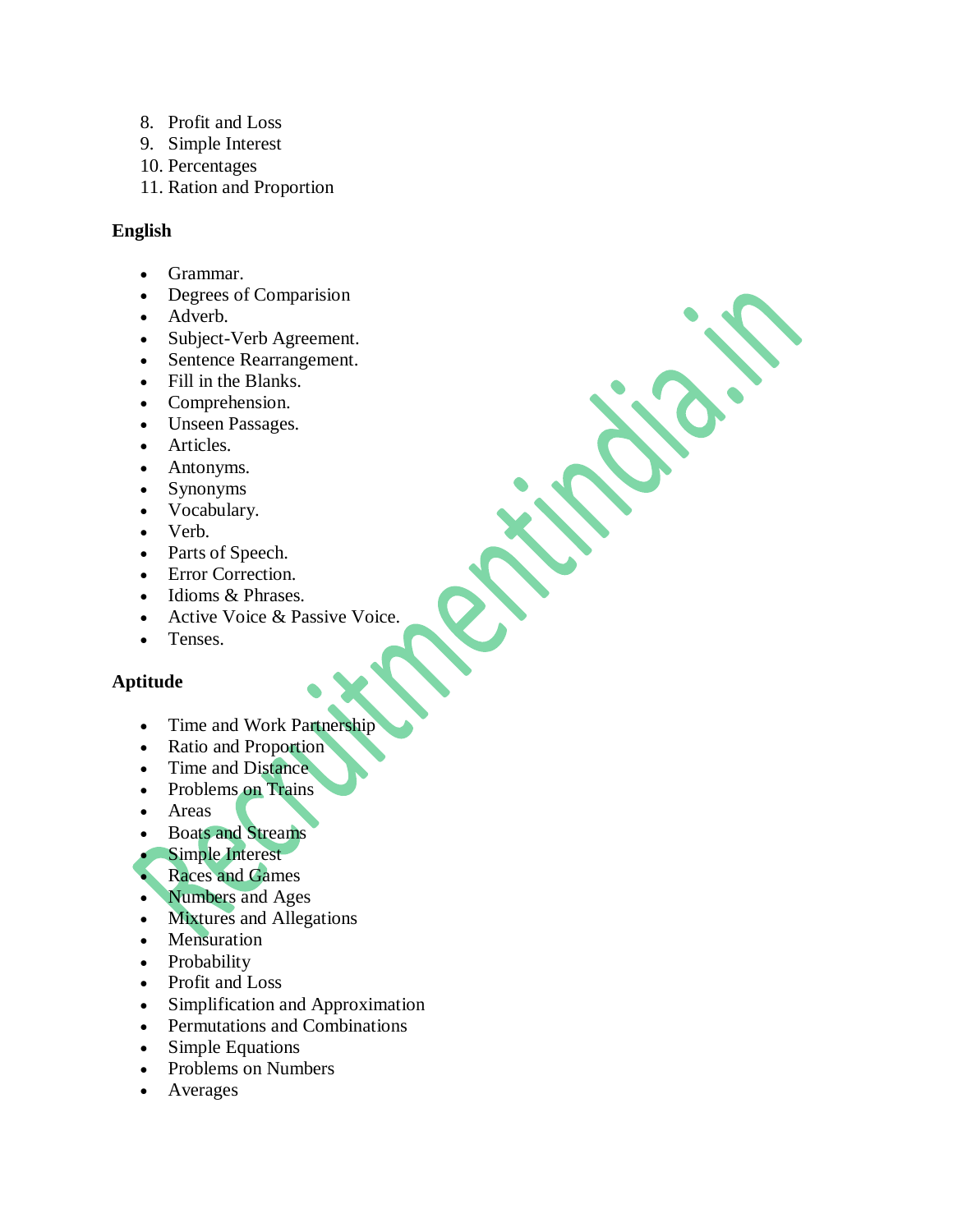- Odd Man Out
- Quadratic Equations
- Problems on L.C.M and H.C.F
- Pipes and Cisterns
- Percentages
- Indices and Surds
- Compound Interest
- Volumes

### **Logical Reasoning**

- Data Interpretation
- Puzzles
- Verbal Reasoning
- Logical Reasoning
- Analytical Reasoning
- Data Sufficiency
- Non-Verbal Reasoning
- Analytical Reasoning

### **General knowledge**

- Environment
- Indian National Movement
- Assam Education, Culture, Agriculture, Trade, Commerce, Social Issues
- Indian Culture & Heritage
- Globalization
- Indian Agriculture, Trade & Commerce
- Geography World, India
- Natural Resources
- $\bullet$  Indian Polity
- Current Events National & International
- Indian Constitution
- Population Density
- **Indian History and Assam History**

## **Assam's History, Geography, Polity, and Economy**

- Settlement Geography
- Resources
- Climatology
- Soils and Vegetations
- Political Geography
- Human Geography
- Economic Geography
- Transport and Trade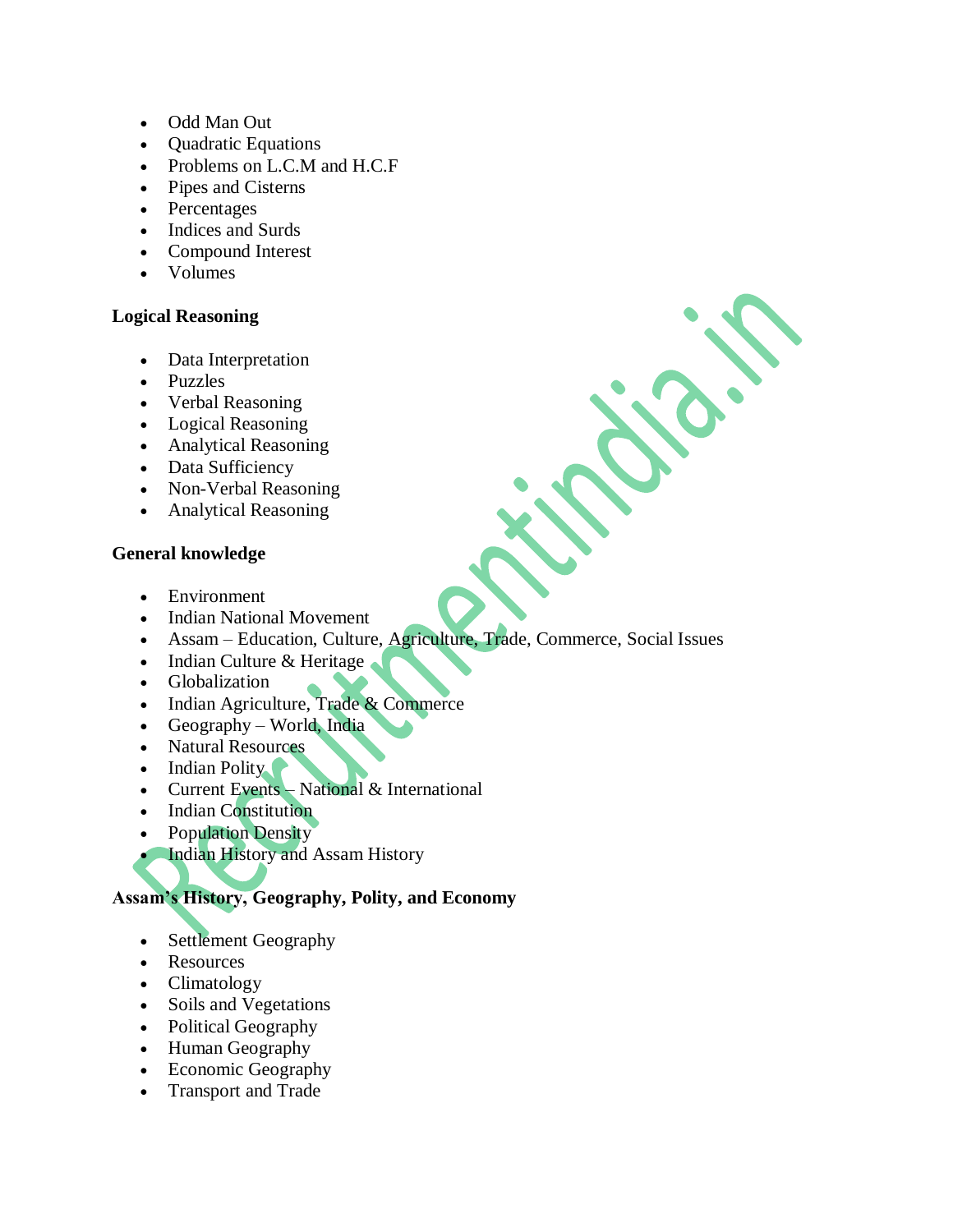- Oceanography
- Geomorphology
- Regional Development and Planning of Fundamental Rights
- Introduction to Indian Constitution
- Local Self Government
- State Government
- Union Government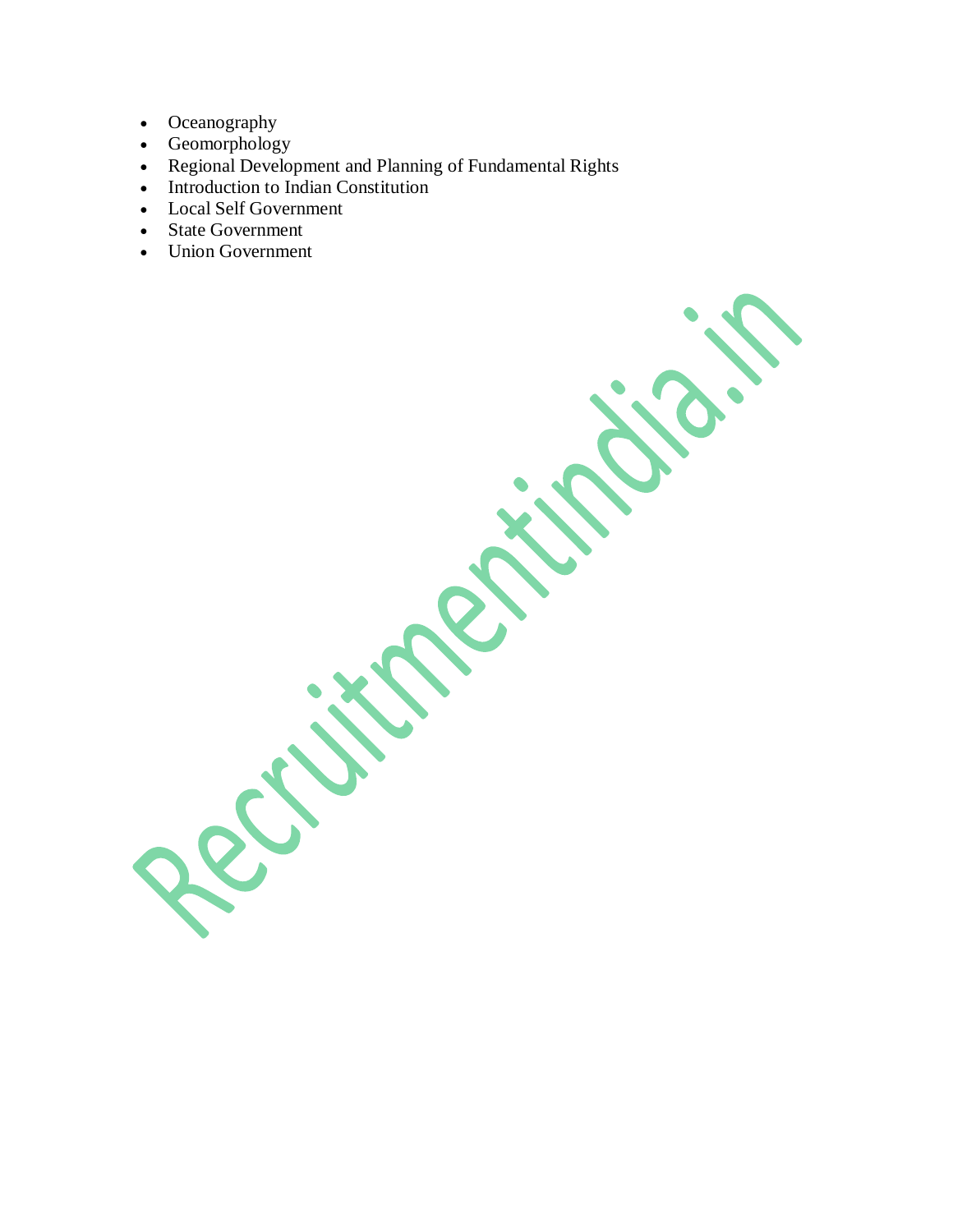v) EWS certificate from Competent Authority.

The benefit of reservation under EWS can be availed upon production of an income and asset certificate issued by the Circle Officer or Circle Officer (A) of the revenue Circle where the candidate and/or his family normally resides. The income and asset certificate issued by any one of the authorities in prescribed format as given in **Annexure- I** (uploaded in SLPRB website) shall only be accepted as proof of candidate's claim as belonging to EWS.

The candidates will then click on the '**Complete'** button to indicate that they agree to all the entries made in the form. The candidates can then download the registration / application slip with ID No.

It is mandatory for the candidates to mention a valid email address and mobile phone number in the application form as the same will be required to inform them regarding the status of their applications and convey other related information.

A candidate whose application is found to be in order will be called for **First phase test**. Candidates will be able to download the Admit Card / Call Letter from SLPRB website (www.slprbassam.in) by entering their ID number. Candidates will be informed through SMS and email on their mobile numbers and email addresses. The department will not be responsible for any discrepancies that may arise due to entry of wrong mobile number and email address by the candidate.

Incomplete / defective / invalid application will be summarily rejected.

The candidates who are employees of Govt. / PSUs / Autonomous bodies must obtain necessary permission in writing from the Competent Authority/Employer and a copy of the same may be produced during scrutiny of documents.

#### **5.SELECTION PROCEDURE:-**

There will be two tests for recruitment of all the posts (i) First Phase Test and ( ii) Second Phase Test.

Candidates whose applications are found correct in all respects will be called for First phase Test which will be conducted at any convenient venue(s) depending upon the number of candidates. The candidates will have to appear for the First Phase Test at the venue mentioned in his/her call letter. However, the Chairman, SLPRB, Assam reserves the right to change the venue (s) of the test as necessitated and no representation etc. will be entertained in this regard. **Before entering the test in the venue (s) for first phase test, biometrics of each candidate will be done.**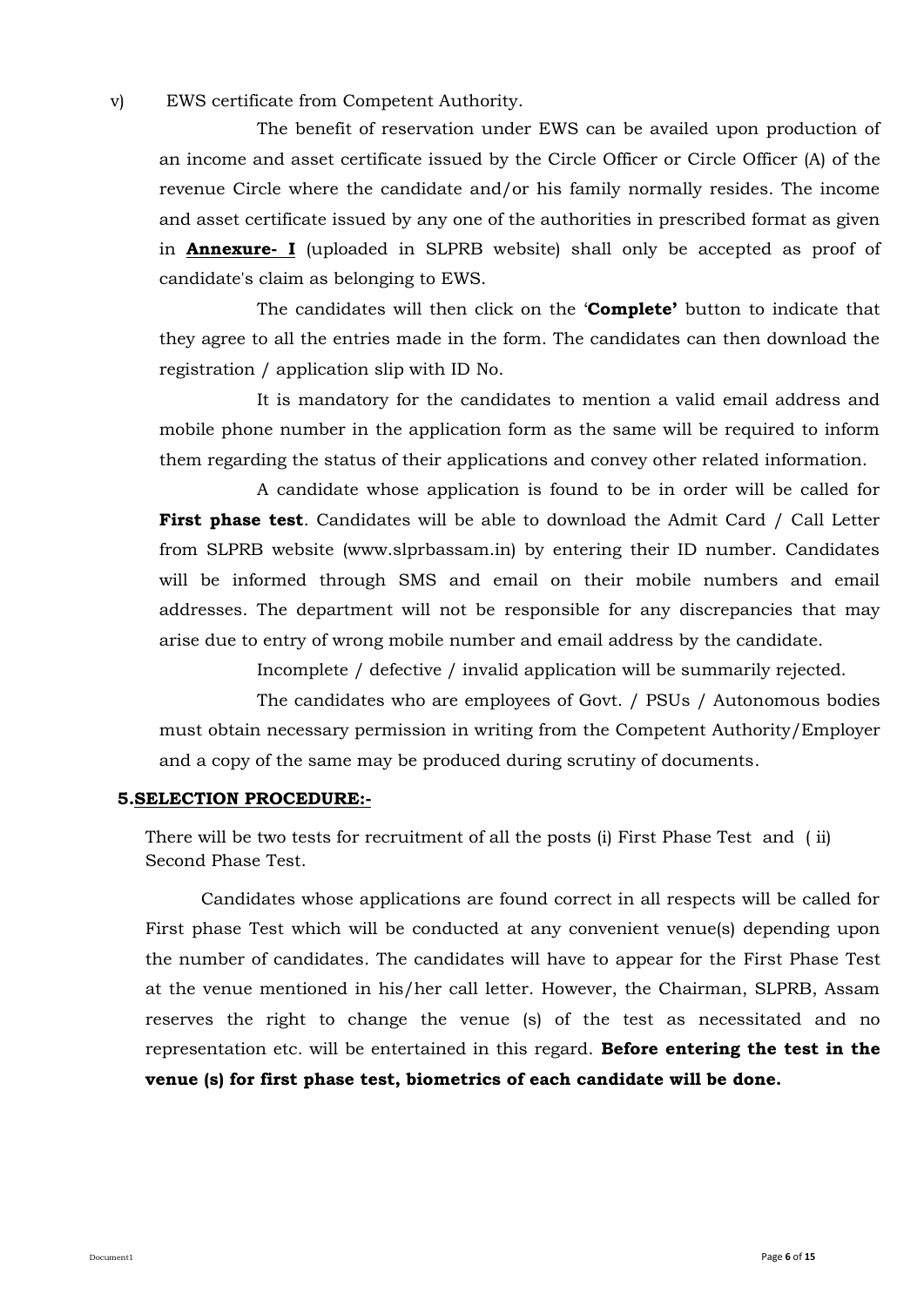#### **6.THE TESTS FOR RECRUITMENT:`**

## **A. FORESTER-I & FOREST GUARDS:**

On arrival, the Admit Card / Call Letter of the candidates will be verified and then the candidates will be asked to appear in the Physical Standard Test (PST). The PST will carry no marks. Measurement of the height, weight and chest (only for Males) of the candidates will be taken after which the candidate will be inspected by a medical officer for preliminary checkup like knocked knee, vision test, colour blindness test, flat foot, varicose vein, physical deformities etc. Varicose vein shall be considered a temporary disqualification. Once a candidate clears the PST, he/she will have to appear in the first phase test.

 **1. First Phase Test:** The First Phase Test for Forester-I & Forest Guards will be the Physical Fitness Test comprising of 26 KMs (for Males) and 16 KMs (for Females) walk to be covered within 4 (four) hours . Modern technology will be used for recording the time taken by the candidates to complete the walk.

**2. Second Phase Test:** The Second Phase Test for Forester-I & Forest Guards will be a Written Test. After completion of the Physical Fitness Test a merit list will be prepared for each category (Un-reserved, OBC/MOBC,SC,ST(P),ST(H), and EWS ) for both males and females ) on the basis of time taken for completion of the 26 KMs/ 16 KMs walk. Candidates will be called for Written Test in order of merit at the rate of 5 (five) times the number of posts allotted in respect of each category. Candidates taking lesser time to complete the 26/16 KMs walk will be placed higher in the merit. If the total number of qualifying candidates turn out to be less than 5 (five) times the number of posts, all qualifying candidates but no other will be called for Written Test. If there are candidates having recorded the same timing in completion of the walk as the last candidate selected for Written Test, the candidate having recorded the same timing will also be called for Written Test and therefore, the number may exceed the 5 (five) times formula to the extent for that particular case and category.

The duration of the Written Test will be of 3 (three) hours for the posts of Forester-I and 2 (two) hours for the post of Forest Guards on the subjects as given below. For the post of Forester-I, the Test will be of 100 marks with 100 questions and for the post of Forest Guards, the Test will be of 75 marks with 75 questions and both the test are completely OMR based. Each question will be of 1 (one) mark. There will be negative marking of  $1/2$ mark for each wrong answer. The candidates will use black ball pen to answer the OMR based answer sheet. There will be a separate question paper for Forester-I and Forest Guards.

i) General Mathematics.

- ii) English & Vernacular (Grammar & Comprehension & Composition)
- iii) Logical Reasoning and Aptitude
- iv)Assam's History, Geography, Polity & Economy
- v) General awareness/General knowledge and Current affairs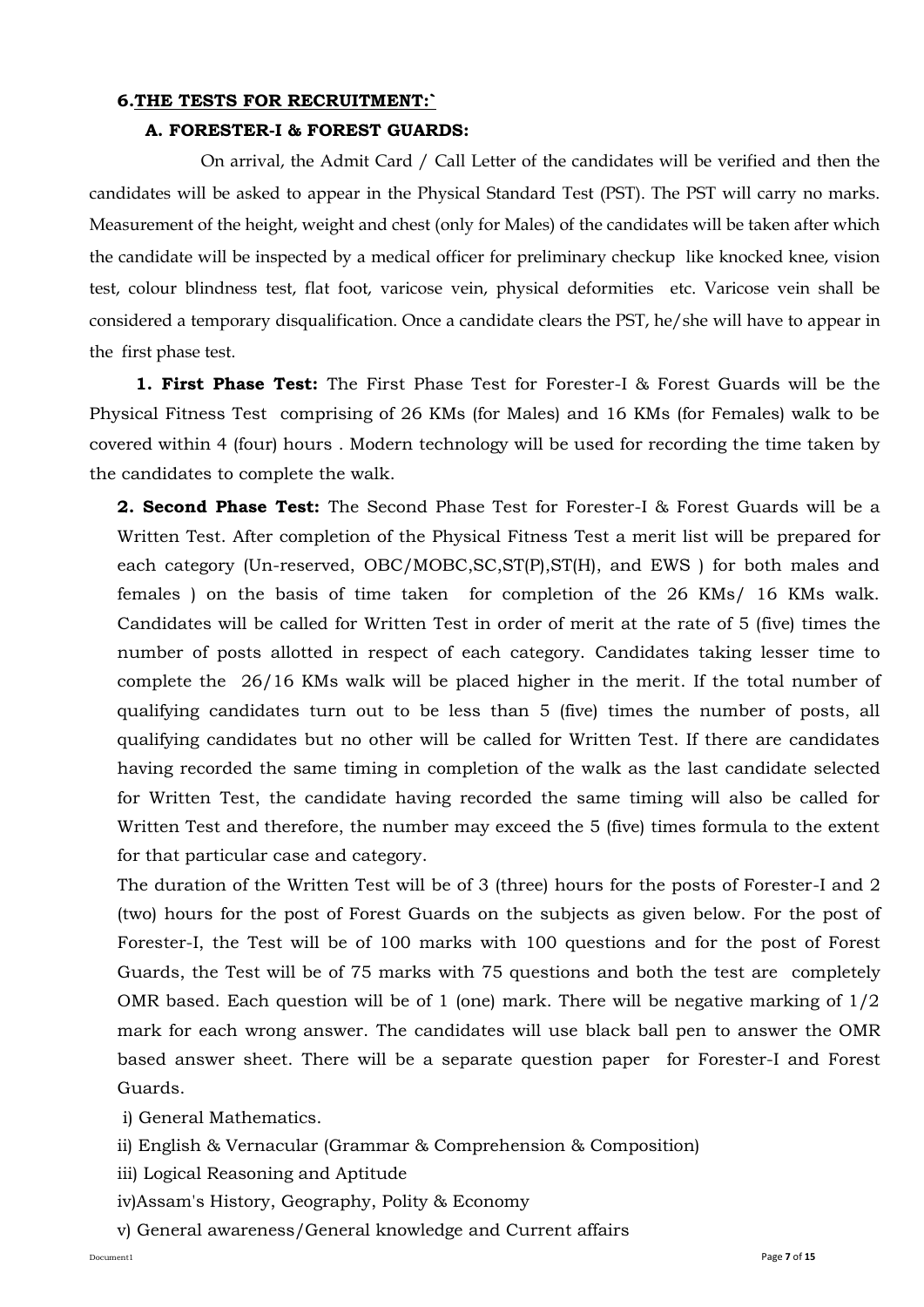#### **B.STENOGRAPHERS GRADE- III**:

 1. **First Phase Test**: For the posts of Stenographer Grade-III, Written Test will be the First Phase Test. A common question paper will be set for Stenographers and Forester-I, the details of which are mentioned above.

 2. **Second Phase Test**. For the posts of Stenographer Grade- III, the Practical Test will be the Second Phase Test. After completion of the Written Test, a merit list will be prepared for each category (Un-reserved, OBC/MOBC,SC and EWS ) for both males and females ) on the basis of total marks scored in written test. Candidates will be called for Practical Test in order of merit at the rate of 5 (five) times the number of posts allotted in respect of each category (Unreserved, OBC/MOBC,SC,ST(P),ST(H) & EWS) both male and female. If the total number of qualifying candidates turn out to be less than 5 (five) times the number of posts, all qualifying candidates but no other will be called for Practical Test. If there are candidates scoring the same marks in Written Test as the last candidate selected for Practical Test by the 5 times formula in a particular case, the candidates scoring the same marks will also be called for Practical Test and therefore, the number may exceed the 5 times to that extent for that particulars case and category only.

## **Components of Practical Test for the posts of Stenographers Grade-III for 50 marks are as under Stenography test carrying maximum 50 marks**

| S1. | Description of Test                                                             | Duration   |
|-----|---------------------------------------------------------------------------------|------------|
|     | Speed Test in shorthand at a speed of 80 words per minute $\frac{1}{5}$ minutes |            |
|     | (duration $5$ minutes $\&$ 400 words dictation                                  |            |
| 2   | Time to be given to the candidates for testing the computer                     | 3 minutes  |
| 3   | Time for transcription for the dictated portion in computer                     | 20 minutes |

 Marks for dictation and transcription: Candidate will have to transcribe the dictated paragraph of 400 words on computer. Mark 0.125 for every correct transcribed word will be awarded.

#### **C.SURVEYOR, DRIVER,CARPENTER& MAHUT**:

1.**First Phase Test**: For the posts of Surveyor, Driver, Carpenter and Mahut, the First Phase will be a common Written Test. The duration of the Written Test will be of 2 (two) hours on the subjects as given below. The Test will be of 75 marks with 75 questions completely OMR based. Each question will be of 1 (one) mark. There will be negative marking of 1/2 mark for each wrong answer. The candidates will use black ball pen to answer the OMR based answer sheet.

- i) Elementary Arithmetic
- ii) Vernacular Language
- iii) Basic General Awareness/ General knowledge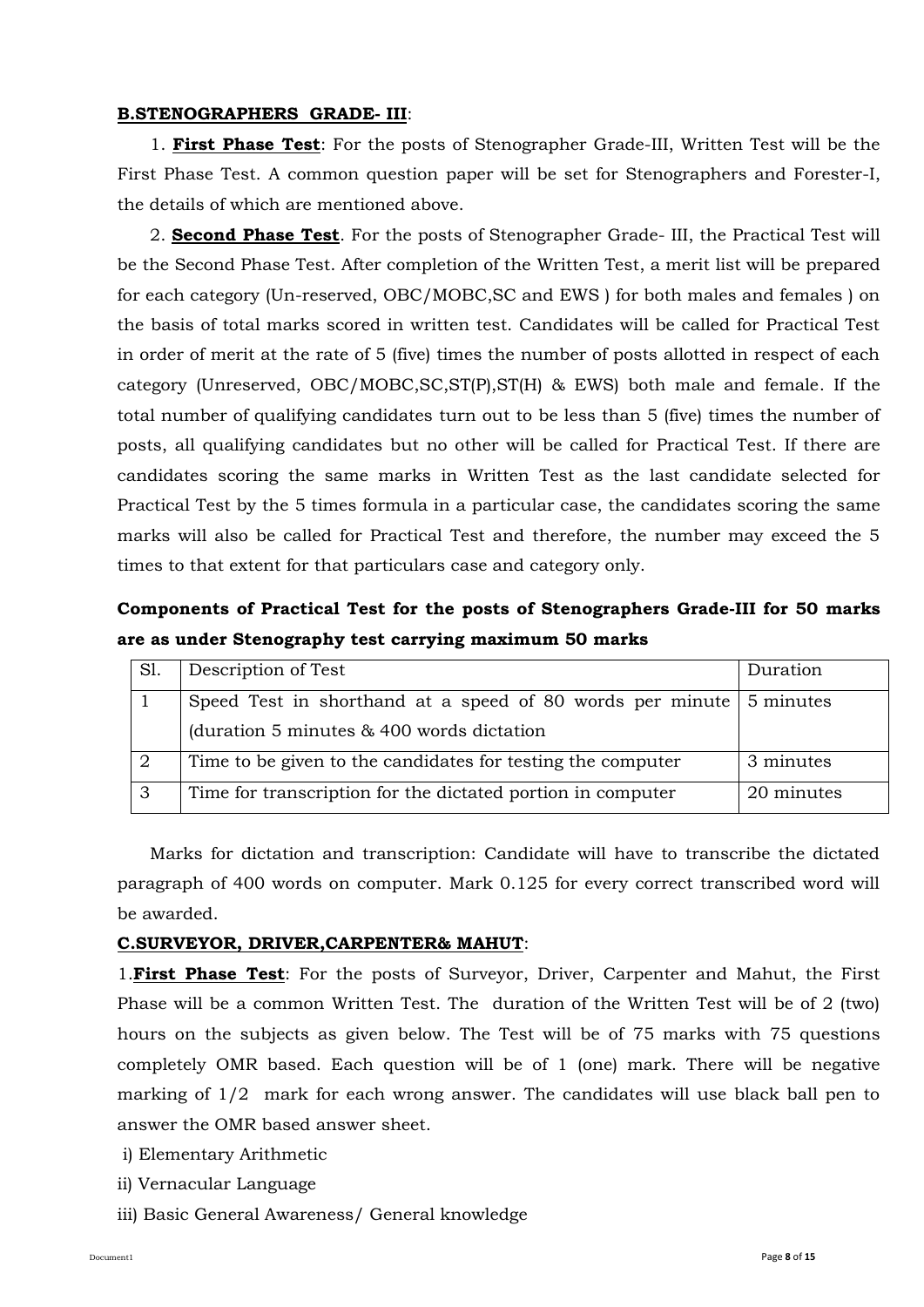**2. Second Phase Test**: The Second Phase Test for Surveyor, Driver, Carpenter and Mahut will be a Skill /Practical Test in respective field. After completion of the Written Test a merit list will be prepared for each category (Unreserved, OBC/MOBC,SC,ST(P),ST(H) and EWS ) for both males and females ) on the basis of total marks scored in Written test. Candidates will be called for Practical Test/Skill Test in order of merit at the rate of 5 (five) times the number of posts allotted in respect of each category (Unreserved, OBC/MOBC,SC,ST(P),ST(H) & EWS) both male and female. If the total number of qualifying candidates turn out to be less than 5 (five) times the number of posts, all qualifying candidates but no other will be called for Practical Test. If there are candidates scoring the same marks in Written Test as the last candidate selected for Practical Test/Skill Test by the 5 times formula in a particular case, the candidates scoring the same marks will also be called for Practical Test and therefore, the number may exceed the 5 times to that extent for that particulars case and category only.

#### **a) Second Phase Test for the posts of Surveyor for 100 marks areas under:**

| Components             |          | Marks                       | <b>Duration of Time</b> |
|------------------------|----------|-----------------------------|-------------------------|
| <i>i</i> ) Mensuration | -Pt-I    | 40 marks (Objective type)   | 1 hr.                   |
| ii) Drawing            | $-Pt-II$ | 60 marks (Descriptive type) | 2 hrs.                  |

#### **b) Second Phase/Skill Test for the post of Driver, Carpenter & Mahut:**

| Components        | Marks    |
|-------------------|----------|
| i) Practical Test | 50 marks |

#### **Detail schemes of awarding marks will be uploaded in SLPRB website.**

**Medical Standard:** Candidates must be in good mental and bodily health. They must be free from any physical deformities and free from diseases such as diabetes, hernia, piles, respiratory diseases or any other ailment that is likely to interfere with the efficient performance of duties.

## **7. Testimonials / Documents to be submitted when appearing in First Phase Test/ Second Phase Test as the case may be**:

(i) The candidates for the posts of **Forester-I, Forest Guard,** should bring a set of self attested photocopies along with the originals of the following documents for verification by the Selection Committee on the date of **FIRST PHASE TEST (**Physical Fitness Test).

(ii) While the candidates for the posts of **Stenographer Grade-III, Surveyor, Carpenter, Driver and Mahut** should bring a set of self attested photocopies along with the originals of the following documents for verification by the Selection Committee on the date of **SECOND PHASE TEST:** Practical Test The Candidates failing to bring the originals of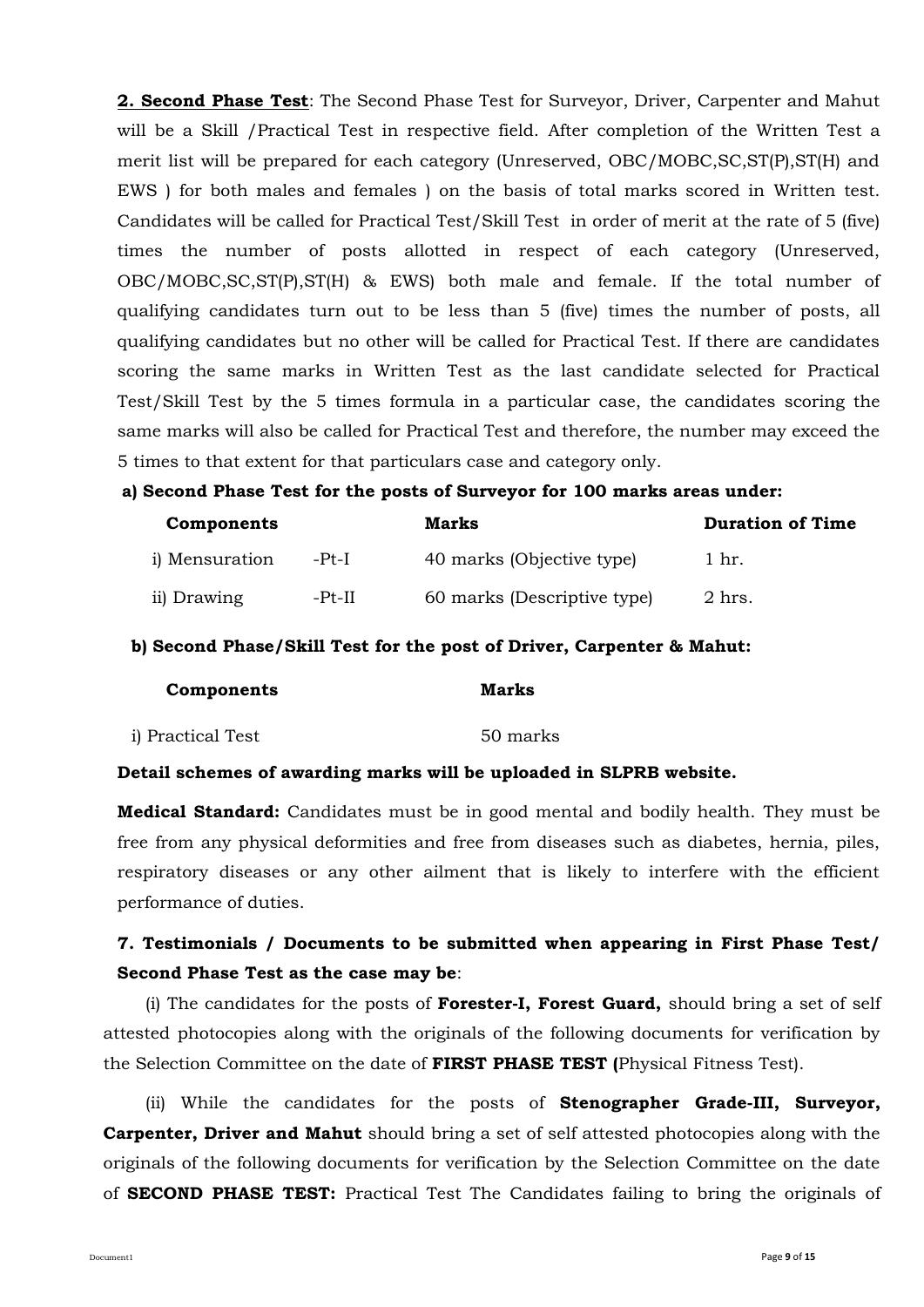testimonials will not be considered for such qualifications as claimed by him/her and no further rectifications will be entertained after the test date.

- a. Admit Card of HSLC for proof of age. Birth certificate issued by the Competent Authority for those candidates who have not appeared in HSLC/Matriculation.
- b. Certificate/Mark-sheet of Minimum Educational Qualification for the Post concerned.
- c. Diploma / Certificate in Stenography from ITI / recognized Polytechnic of the State for the posts of Stenographer Grade- III / Certificate in Draftsman from recognized institute for the post of Surveyor/ Trade Certificate of Carpentry from recognized institution for the post of Carpenter and four wheeler Driving License issued by any Competent Authority of Assam for the posts of Driver/for post of Mahut, experienced certificate issued by registered elephant owners of Assam/ Assam Forest Department.
- d. Certificate of caste from the competent authority in respect of the candidates belonging to ST (P)/ST(H)/SC/OBC & MOBC**.**
- e. Employment Exchange Registration Card/Certificate**.**
- f. EWS certificate from Competent Authority.
- g. 2 (two) copies of recent passport size photographs which was uploaded in the online application.

**8. BIOMETRICS OF CANDIDATES AND SCRUTINY OF DOCUMENTS:-** The biometrics of the candidates taken at the time of **FIRST PHASE TEST** will be validated / matched and all the original documents along with a set of photostat copies of the documents will be checked before the qualified candidates are allowed to appear in the Second Phase Test. Submission of any incorrect information or forged document at any stage will lead to disqualification of the candidate and may also render him / her liable to criminal prosecution. Original documents of a candidate may be put to check at any later stage of the recruitment process also. All the Photostat copies submitted by the candidates will have to be duly self attested by the candidate.

## **9**.**EXTRA CURRCULAR ACTIVITIES :-Maximum 30 (thirty) marks**

**The COMPUTERS DEGREE/ COURSES mentioned at (a) will be applicable for the posts of Forester-I, Forest Guard & Stenographer Grade-III and rest mentioned at para (b) to (f) will be applicable for all posts.** 

| (a) COMPUTERS DEGREE/ COURSES                                                                            | Max Marks - 10 (ten) |
|----------------------------------------------------------------------------------------------------------|----------------------|
| Master of Computer Application (MCA)<br>$\rm(i)$                                                         | $-10$ (ten) marks    |
| Bachelor of Computer Application (BCA)<br>(ii)                                                           | -07 (seven) marks    |
| (iii) 2 (two) years Diploma from any Govt. / UGC recognized /<br>accredited Universities / Institutions. | $-06$ (six) marks    |
| 1 (one) Year Diploma from any Govt. / UGC recognized /<br>(iv)<br>accredited Universities / Institutions | - 04 (four) marks    |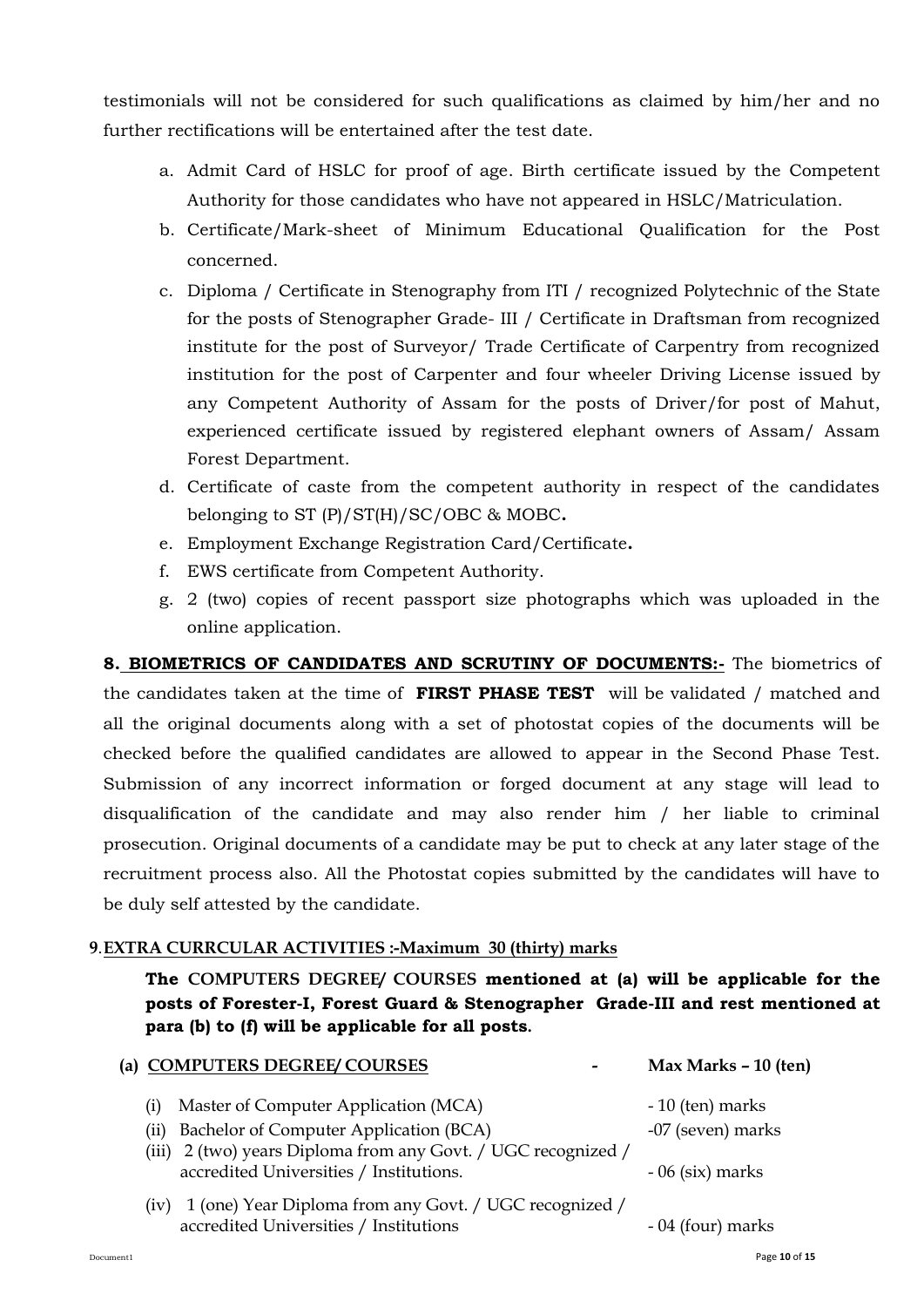- (v) Minimum 6 (six) months course in Computers from any Govt. / UGC recognized / accredited Universities / Institutions - 02 (two) marks
- (b) Educational Qualification :- Marks will be allotted based on result of Graduation (the posts for which essential Educational Qualification is Graduation), Higher Secondary (the posts for which essential Educational Qualification is HSSLC) OR Matriculation Examination (the posts for which essential Educational Qualification is HSLC) as under:

| Percentage of Marks |                    |                          | Max. Marks 5    |
|---------------------|--------------------|--------------------------|-----------------|
|                     | i. $45 - 59.99\%$  | $\overline{\phantom{0}}$ | 2 (two) marks   |
|                     | ii. $60 - 74.99\%$ | $\overline{\phantom{0}}$ | 3 (three) marks |
| 111.                | 75 and above       | $\overline{\phantom{0}}$ | 5(five)marks    |

**N.B.:-** However, marks earmarked against Educational Qualification will not be applicable for the candidates applying for the posts of Mahut as essential Educational Qualification for the posts of **Mahut is Class-VIII**.

### **C) .NATIONAL CADET CORPS (NCC) - Maximum Marks – 05 (five)**

(i) NCC 'C' Certificate + Attended Republic Day Camp (At Delhi)- 05 (five) marks

| (ii) NCC 'C' Certificate<br>-                                      | 04 (four) marks  |
|--------------------------------------------------------------------|------------------|
| (iii) NCC 'B' Certificate + Attended Republic Day Camp (At Delhi)- | 04 (four) marks  |
| (iv) NCC 'B' Certificate                                           | 03 (three) marks |
| (v) NCC 'A' Certificate + Attended Republic Day Camp (At Delhi) -  | 03 (three) marks |
| (vi) NCC 'A' Certificate                                           | 02 (three) marks |
| (vii) Attended any NCC Camp (with Certificate)<br>-                | $01$ (one) mark  |

#### **d). HOME GUARDS - Maximum Marks – 05 (five)**

| (i)  | Home Guards who have completed advanced training<br>and are deployed as Armed Home Guard for a period of |                  |
|------|----------------------------------------------------------------------------------------------------------|------------------|
|      | 4 (four) years or more.                                                                                  | 05 (five) marks  |
| (ii) | Home Guards who have completed the advanced                                                              |                  |
|      | training and are deployed as Armed Home Guard for a                                                      |                  |
|      | period more than one year but less than 4 years.                                                         | 04 (four) marks  |
|      |                                                                                                          |                  |
|      | (iii) Home Guards who have completed basic course with                                                   |                  |
|      | refresher training and on duty as Home Guard                                                             |                  |
|      | for a period of 4 (four) years or more.                                                                  | 03 (three) marks |
|      | (iv) Home Guards who have completed the basic                                                            |                  |
|      | training and deployed as Home Guard                                                                      |                  |
|      | continuously for a period of more than 2 (two) years                                                     |                  |
|      | but less than 4 (four) years.                                                                            | $02$ (two) marks |
|      |                                                                                                          |                  |
| (v)  | Home Guards who have completed the basic training and                                                    |                  |
|      | deployed as Home Guard continuously for a period                                                         |                  |
|      | of more than 1 (one) year but less than 2 (two) years.                                                   | $01$ (one) mark  |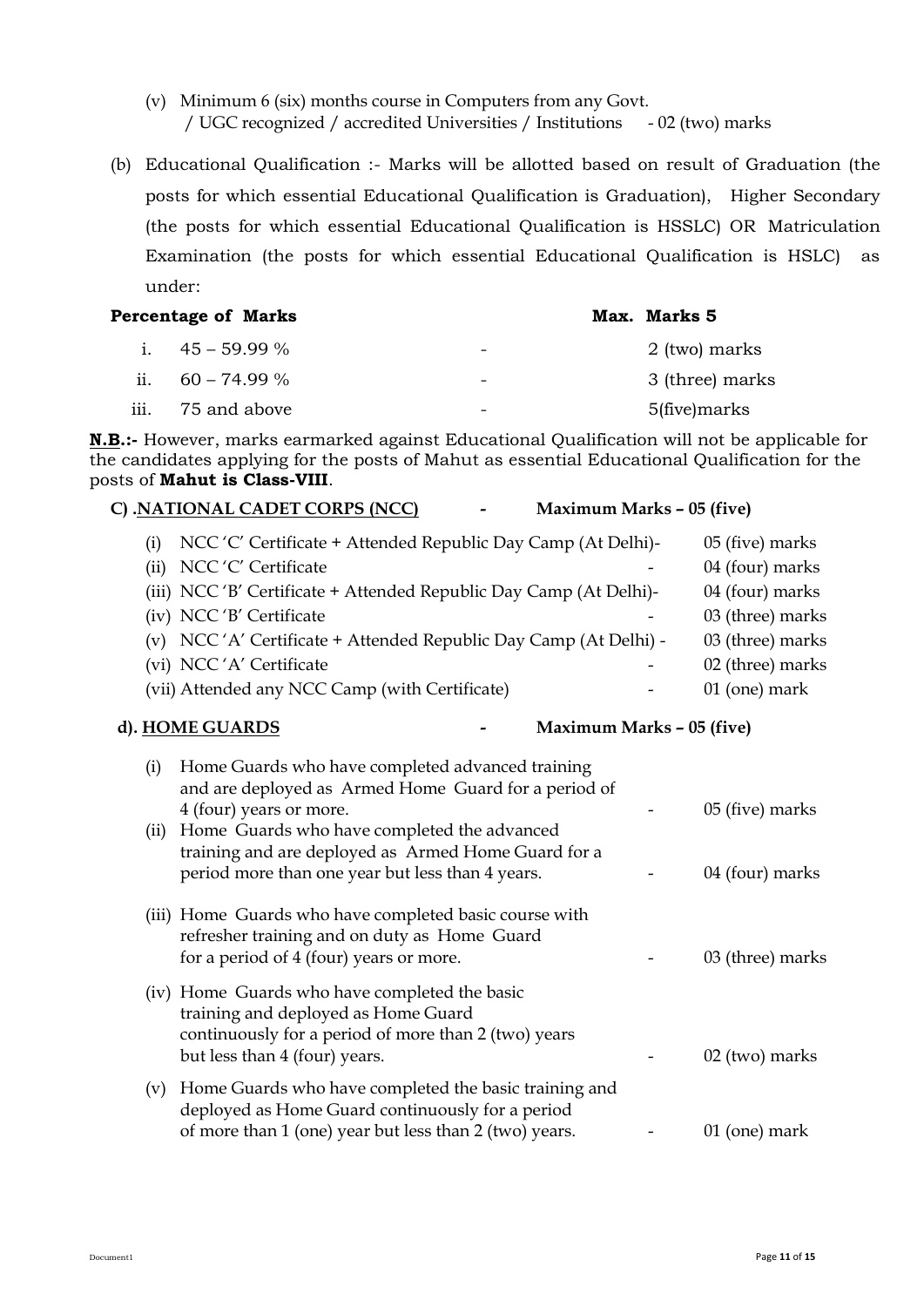| e) SPORTS                                                  | Maximum Marks - 10 (ten)                                                                                                                                            |                  |
|------------------------------------------------------------|---------------------------------------------------------------------------------------------------------------------------------------------------------------------|------------------|
| (i)                                                        | Represented India in International events recognized<br>by the International Olympic Committee in any<br>discipline and received medals.                            | 10 (ten) marks   |
| (ii)                                                       | Represented India in International events recognized by<br>The International Olympic Committee in any discipline. -                                                 | 08 (eight) marks |
| (iii)                                                      | National level Sports person who represented the State<br>in any discipline recognized by the Indian Olympic<br>Association and received medals.                    | $06$ (six) marks |
| (iv)                                                       | National level Sports person who represented the State<br>in any discipline recognized by the Indian Olympic<br>Association.                                        | 04 (four) marks  |
| (v)                                                        | State level Sports person who represented District in<br>State Level Competition and won medals in any<br>discipline recognized by the Indian Olympic Association - | 02 (two) marks   |
| f) Persons having experience of work in Forest Department. |                                                                                                                                                                     | Max 10 Marks.    |
| $\mathbf{i}$                                               | Who works 15 years & above                                                                                                                                          | 10 Marks         |
| ii)                                                        | Who works 14 years & above but less than 15 years                                                                                                                   | 9.5 Marks        |
| iii)                                                       | Who works 13 years & above but less than 14 years                                                                                                                   | 9 Marks          |
| iv)                                                        | Who works 12 years & above but less than 13 years                                                                                                                   | 8.5 Marks        |
| $\mathbf{v})$                                              | Who works 11 years & above but less than 12 years                                                                                                                   | 8 Marks          |
| vi)                                                        | Who works 10 years & above but less than 11 years                                                                                                                   | 7.5 Marks        |
| vii)                                                       | Who works 09 years & above but less than 10 years                                                                                                                   | 7 Marks          |
| viii)                                                      | Who works 08 years & above but less than 09 years                                                                                                                   | 6.5 Marks        |
| ix)                                                        | Who works 07 years & above but less than 08 years                                                                                                                   | 6 Marks          |
| X)                                                         | Who works 06 years & above but less than 07 years                                                                                                                   | 5.5 Marks        |
| xi)                                                        | Who works 05 years & above but less than 06 years                                                                                                                   | 5 Marks          |
| xii)                                                       | Who works 04 years & above but less than 05 years                                                                                                                   | 4.5 Marks        |
| xiii)                                                      | Who works 03 years & above but less than 04 years                                                                                                                   | 4 Marks          |
| xiv)                                                       | Who works 02 years & above but less than 03 years                                                                                                                   | 3.5 Marks        |
| XV)                                                        | Who works 01 years & above but less than 02 years                                                                                                                   | 03 Marks         |